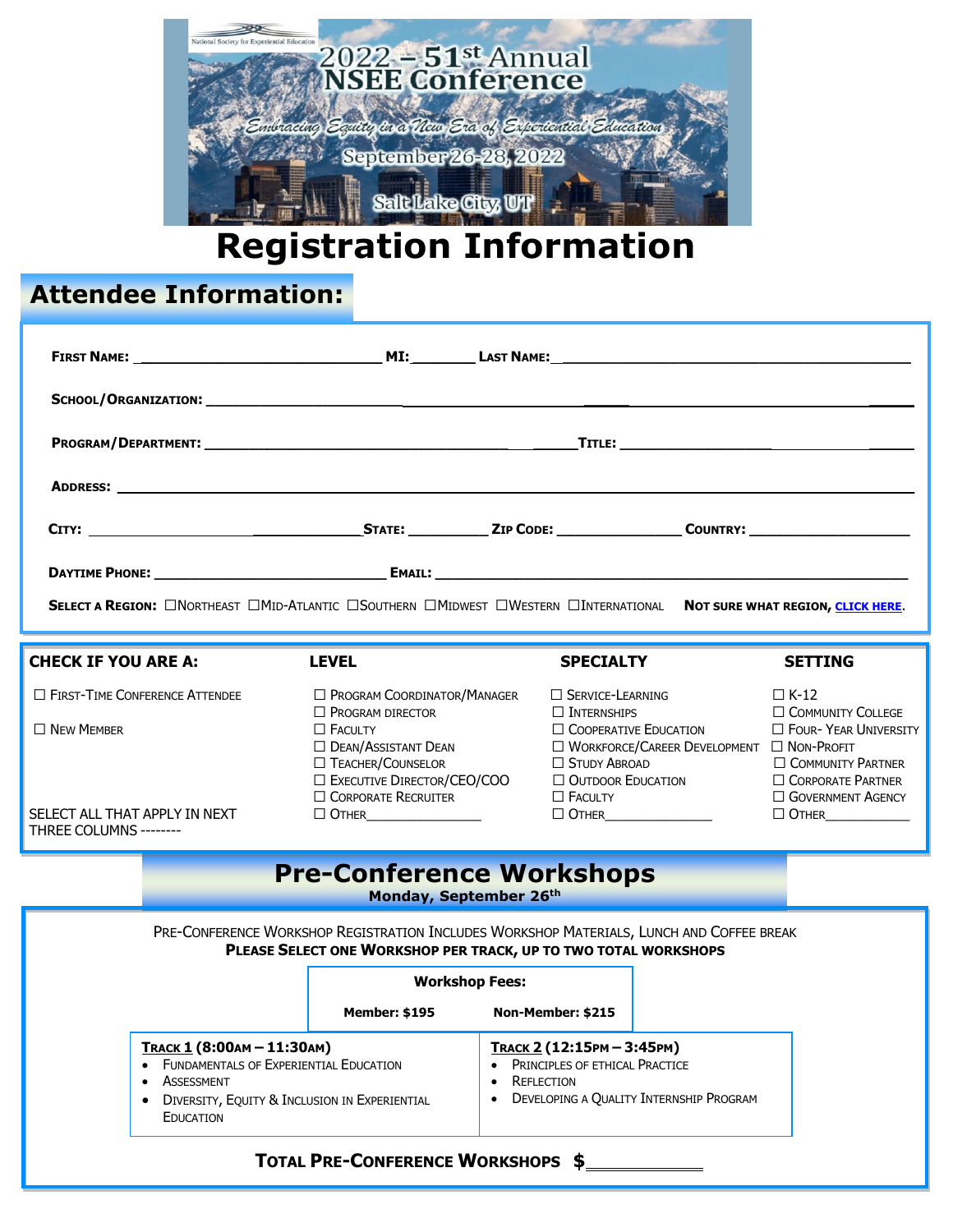### **NSEE Membership: REGISTER OR JOIN ON-LINE @ WWW.NSEE.ORG**

JOIN NSEE WHEN REGISTERING AND BE ELIGIBLE TO TAKE ADVANTAGE OF THE DISCOUNTED REGISTRATION RATE!

JOIN TODAY!

SUSTAINING, UP TO 20 PEOPLE - \$1,000 INSTITUTION, UP TO 8 PEOPLE - \$500 ADDITIONAL INSTITUTIONAL/SUSTAINING MEMBERS - \$85 PER PERSON INDIVIDUAL - \$150 RETIRED - \$100 STUDENT, CURRENTLY ENROLLED FULL TIME - \$50

**TOTAL MEMBERSHIP DUES \$**

### **Conference Registration:**

| <b>Registration Category:</b>                                                                                                                                                                                                                                                     | SELECT ONLY ONE $\rightarrow$                                                      | <b>Early Bird</b><br>(On or before 9/9)                          | Regular<br>(After 9/9) |  |  |  |  |
|-----------------------------------------------------------------------------------------------------------------------------------------------------------------------------------------------------------------------------------------------------------------------------------|------------------------------------------------------------------------------------|------------------------------------------------------------------|------------------------|--|--|--|--|
| Daily Membert<br>(PICK ONE ONLY)<br>(PICK ONE ONLY)                                                                                                                                                                                                                               |                                                                                    | □ Mon □ Tues □Wed ……………………………………… □ \$300 …………………………………… □ \$350 |                        |  |  |  |  |
| FULL CONFERENCE AND DAILY REGISTRATION INCLUDES ACCESS TO SESSIONS, CONFERENCE MATERIALS, AND MEAL FUNCTIONS (EXCLUDING DINE-AROUNDS).<br>*STUDENTS MUST PROVIDE PROOF OF FULL-TIME STATUS.<br><b>T</b> DAILY RATE IS FOR ONE DAY ONLY AND MAY NOT BE COMBINED.                   |                                                                                    |                                                                  |                        |  |  |  |  |
|                                                                                                                                                                                                                                                                                   | DO YOU REQUIRE SPECIAL ASSISTANCE? $\Box$ Yes $\Box$ No                            | <b>REGISTRATION SUBTOTAL: \$</b>                                 |                        |  |  |  |  |
| Attendance – The following meal functions are included in Conference registration<br>(Please let us know which food functions you will attend; this will help us in planning the food functions)                                                                                  |                                                                                    |                                                                  |                        |  |  |  |  |
| ___ I Plan to attend the Continental Breakfast (Wednesday)<br>I Plan to attend the Experiential Kickoff (Monday)<br>I plan to attend the Continental Breakfast (Tuesday)<br>____I plan to attend the Grab-n-Go Lunch (Wednesday)<br>I plan to attend the Award Luncheon (Tuesday) |                                                                                    |                                                                  |                        |  |  |  |  |
| IF YOU REQUIRE SPECIAL MEALS, PLEASE SELECT: □ GLUTEN-FREE □ VEGETARIAN □ VEGAN<br>THE ATTENDEE ASSUMES RESPONSIBILITY FOR ANY OTHER SPECIFIC FOOD REOUIREMENTS                                                                                                                   |                                                                                    |                                                                  |                        |  |  |  |  |
| <b>Optional Excursions</b><br>Sunday, September 25 <sup>th</sup> , Monday, September 26 <sup>th</sup> , and Wednesday September 28th                                                                                                                                              |                                                                                    |                                                                  |                        |  |  |  |  |
| Sunday, September 25 - 2:00pm-5:00pm                                                                                                                                                                                                                                              |                                                                                    |                                                                  |                        |  |  |  |  |
|                                                                                                                                                                                                                                                                                   | Walking tour downtown-max 20 people - Cost: \$0                                    |                                                                  |                        |  |  |  |  |
|                                                                                                                                                                                                                                                                                   | Bells Canyon Hike - max 13 people - Cost: \$15 per person Transportation included. |                                                                  |                        |  |  |  |  |
| Monday, September 26-12:00pm-3:00pm                                                                                                                                                                                                                                               |                                                                                    |                                                                  |                        |  |  |  |  |
| Utah State Capitol Tour-max 20 peoples Cost: \$0<br>Geocaching Expedition - max 10 people - Cost: \$0                                                                                                                                                                             |                                                                                    |                                                                  |                        |  |  |  |  |
| Wednesday, September 28- 2:00pm-5:30pm (post conference)                                                                                                                                                                                                                          |                                                                                    |                                                                  |                        |  |  |  |  |
| Snowbird Aerial Tram - max 30 people Cost: \$40 Transportation included.                                                                                                                                                                                                          |                                                                                    |                                                                  |                        |  |  |  |  |
| FOR MORE INFORMATION ON THE OPTIONAL EXCURSIONS CLICK HERE.                                                                                                                                                                                                                       |                                                                                    |                                                                  |                        |  |  |  |  |
| TOTAL OPTIONAL EXCURSIONS \$                                                                                                                                                                                                                                                      |                                                                                    |                                                                  |                        |  |  |  |  |